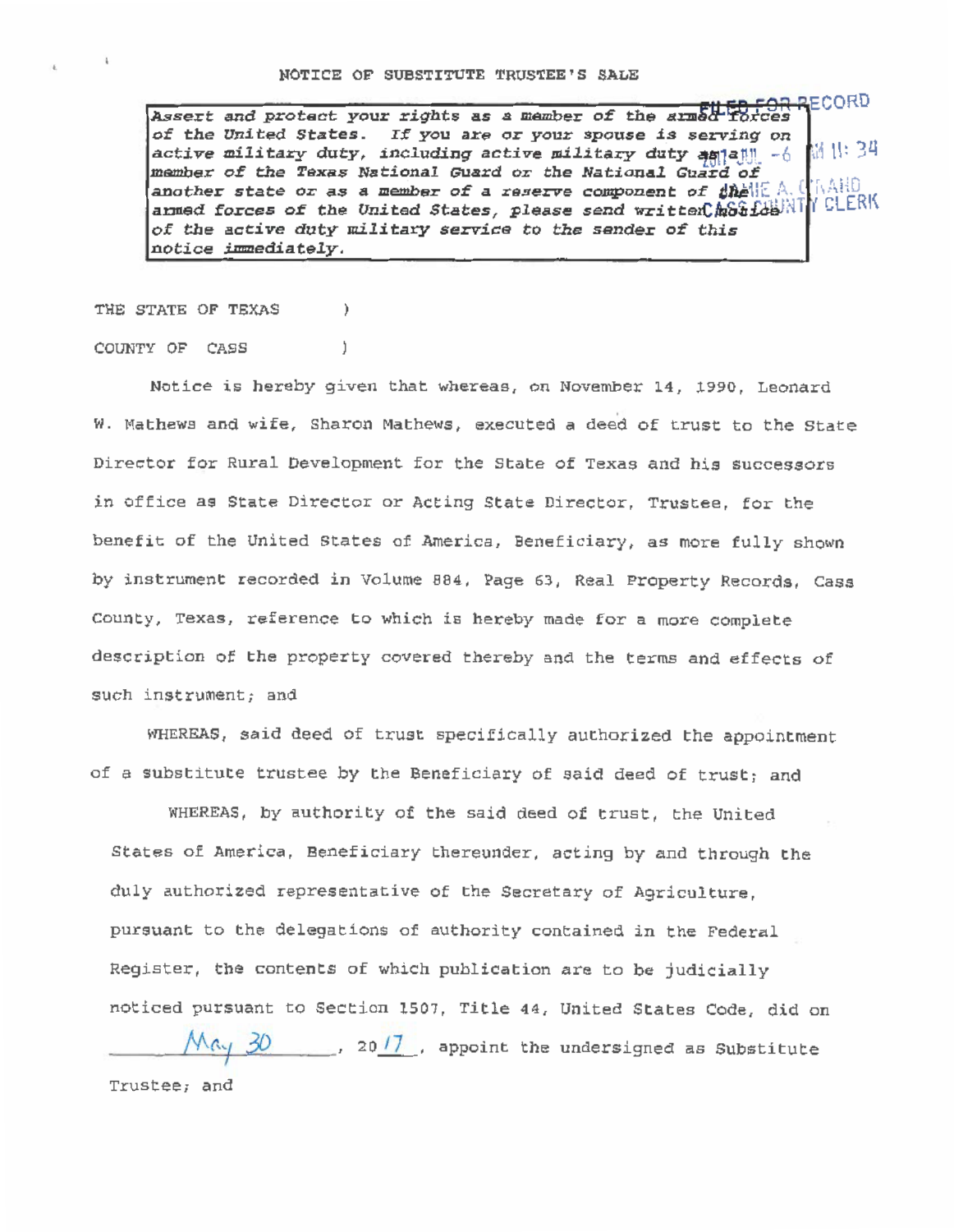WHEREAS, default has occurred in the payment of the promissory note described in said deed of trust and in the covenants contained in said deed of trust; and

WHEREAS, the Beneficiary, the United States of America, acting by and through the duly authorized representative of the Secretary of Agriculture, as aforesaid, has requested me to enforce this deed of trust;

NOW, THEREFORE, I hereby give notice that after the due publication of this notice as required by said deed of trust and the law, I will sell at public vendue to the highest bidder or bidders, for cash, at the North entrance of the Cass County Courthouse located on Houston Street, Linden, Cass County, Texas, in which county such property is situated, at  $10:00$  a.m., or within three hours thereafter, on the first Tuesday of August, being the 1st day of August, the following land located in said county and more particularly described as follows:

## TRACT ONE:

 $\mathbf{E}$ 

All that certain 0.473 acre tract of land in the Jesse Walling Survey, Abstract 1069, in Cass County, Texas, being severed off a 3.0 acre tract of land described in Volume 510, page 603 of the Deed Records of Cass County, Texas. Said 0.473 acre tract of land being further described as follows:

BEGINNING at a 3/8" Iron Rod in the South line of County Road No. 2330 and the North line of original 3.0 acre tract for the Northeast corner of said 0.473 acre tract. Rod lying N 89° 19'  $W<sub>i</sub>$  151.16 ft. from the Northeast corner of original 3.0 acre tract. Rod also lying N 89° 19 ' W, 848.12 ft. from the Northeast corner of the original Lucille Henderson 53.0 acre tract; THENCE S 00° 41' W, 296.0 ft. to a 3/8" Iron Rod for the Southeast corner;

2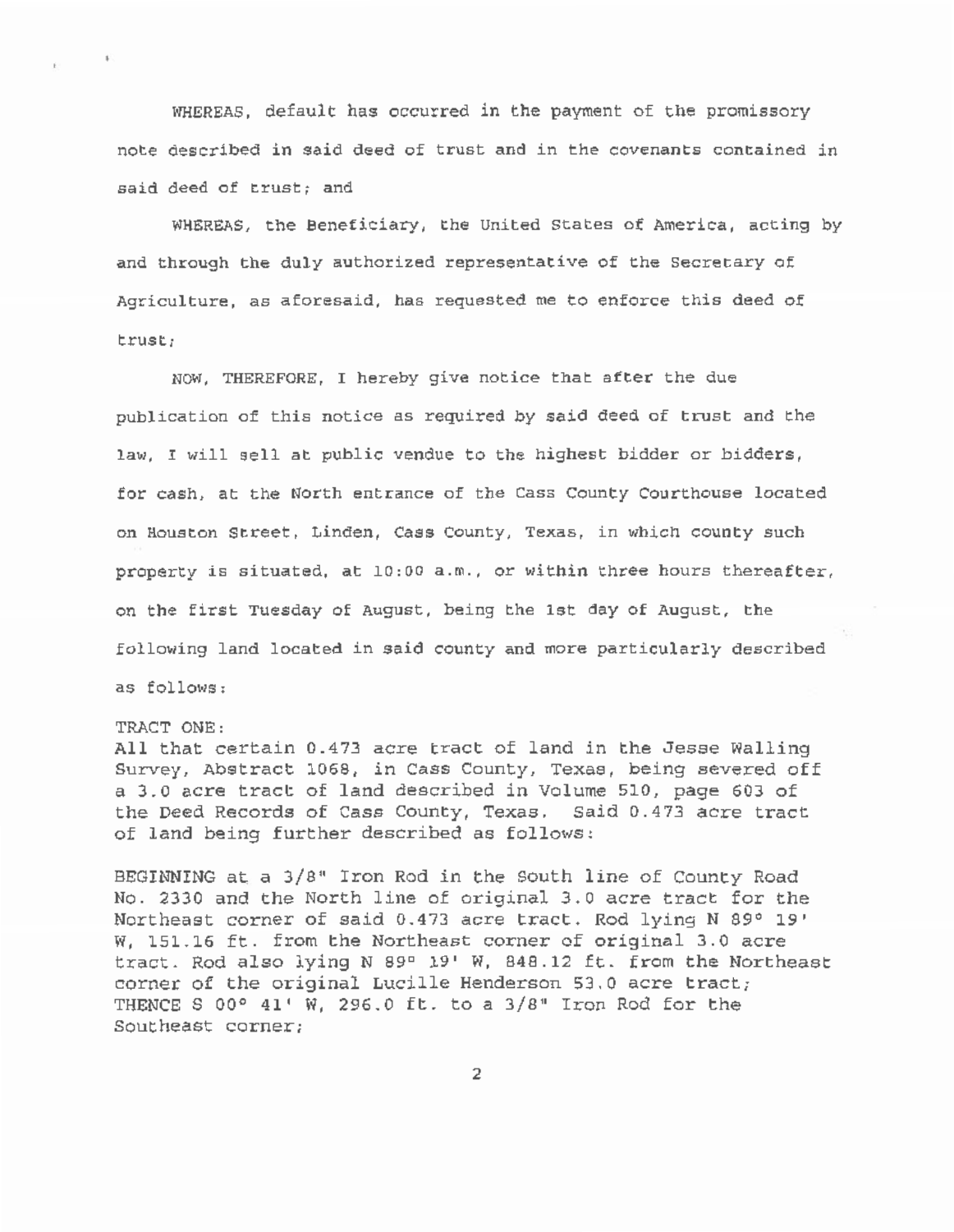THENCE N 89 ° 19' w, 69.58 ft. to a 3/8" Iron Rod for the Southwest corner; THENCE N 00° 41' E, 296.0 ft. to a  $3/8$ " Iron in the South line of County Road No. 2330 for the Northwest corner; THENCE S 89° 19' E, 69.58 ft. to the place of beginning, containing 0.473 acre of land.

## TRACT TWO:

All that certain 0.50 acre tract of land in the Jesse Walling Survey, Abstract 1068, in Cass County, Texas, and being the East half of a certain 1.5 acre tract described in a Warranty Deed from William F. Bell et ux to Leon Talton et ux, and recorded in Volume 554, Page 503 of the Cass County Deed Records. Said 0.50 acre tract being further described as follows:

BEGINNING at a 3/8" Iron Rod in the South line of County Road No. 2330 and the North line of original 3.0 acre tract for the Northwest corner of said 0.50 acre tract. Rod lying S 89° 19' E, 147.16 ft. from the Northwest corner of original 3.0 acre tract. Rod also lying N 89° 19' W, 991.28 ft. from the Northeast corner of the original Lucille Henderson 53.0 acre tract; THENCE S 89° 19' E, 73.58 ft. to a  $3/8$ " Iron Rod for the Northeast corner of said 0.50 acre tract; THENCE S 00  $\degree$  41' W, 296.0 ft. to a 3/8" Iron Rod for the Southeast corner; THENCE N 89° 19' w, 73.58 ft. to a 3/8" Iron Rod for the Southwest corner; THENCE N 00° 41' E, 296.0 ft. to the place of beginning, containing 0.50 acre of land.

## SUBJECT, HOWEVER, TO THE FOLLOWING:

- 1. Any discrepancies, conflicts, or shortages in area or boundary lines, or any encroachments, or any overlapping of improvements.
- 2. Mineral reservation contained in a Warranty Deed from Lucile Henderson, et al. to William B. Bell, dated January 31, 1969, recorded in Volume 510 at Page 603 of the Deed Records of Cass County, Texas.
- 3. Unpaid ad valorem taxes.

3